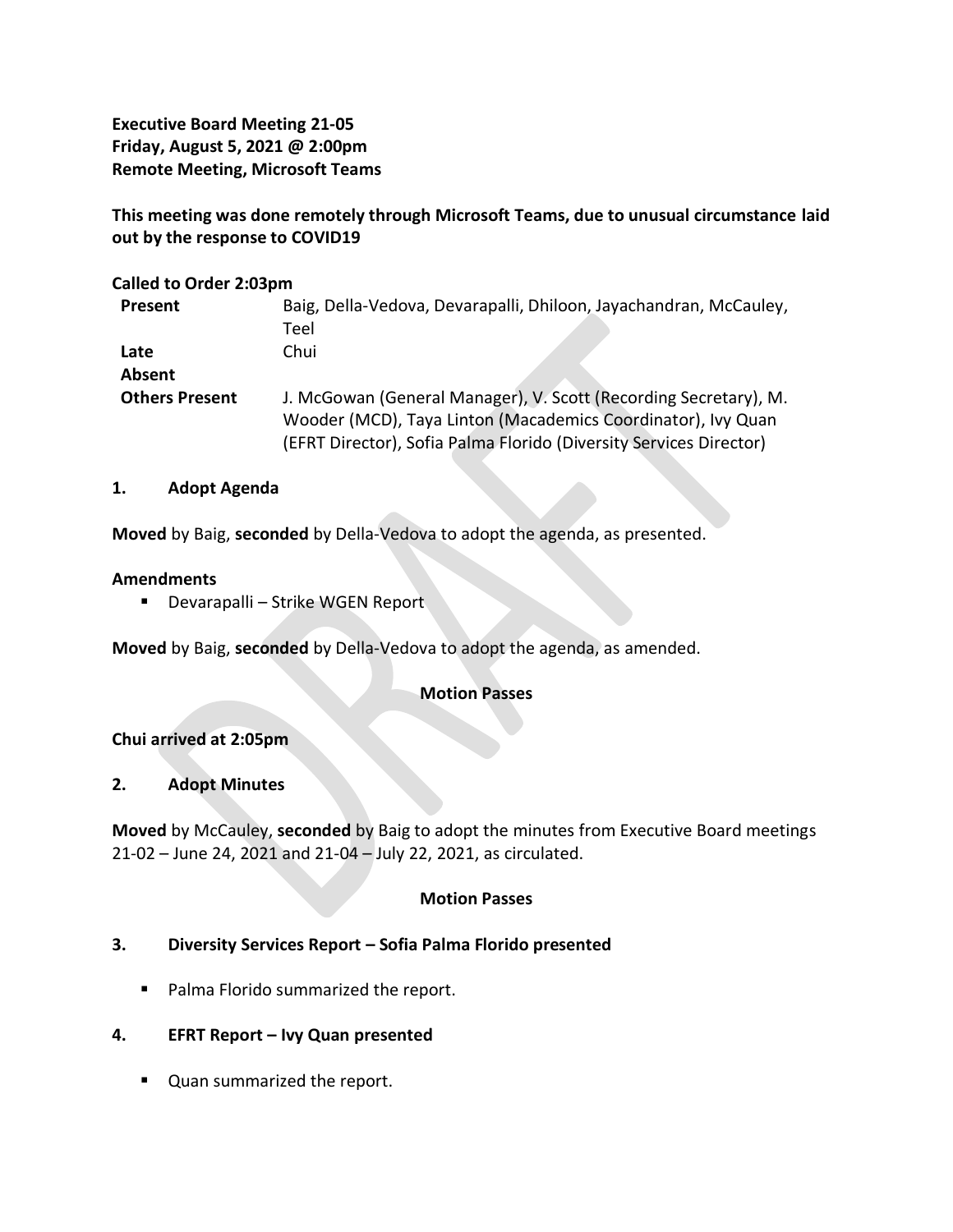#### **5. Macademics Report – Taya Linton presented**

■ Linton summarized the report.

# **6. Close MSU Seat on Sponsorship & Donations Committee**

**Moved** by Della-Vedova, **seconded** by McCauley that the Executive Board close one (1) MSU seat on the Sponsorship & Donations Committee.

#### **Nomination**

■ Hargun Kaur

## **Vote on Motion**

#### **Motion Passes**

# **7. Open & Close one (1) EB seat**

**a) Open Seat**

**Moved** by Chui, **seconded** by Baig that the Executive Board open one (1) Executive Board seat, on behalf of the SRA.

■ Della-Vedova asked that EB members talk to anyone that they know might be interested or being involved.

## **Vote on Motion**

## **Motion Passes**

## **b) Close Seat**

**Moved** by Teel, **seconded** by Della-Vedova to postpone the motion "Moved by\_\_\_\_, **seconded** by \_\_\_\_\_ that the Executive Board close one (1) Executive Board seat, on behalf of the SRA"

■ Teel explained it was best to postpone this until they got more SRA members interested.

**Vote on Motion**

## **Motion Passes**

## **8. Information and Questions**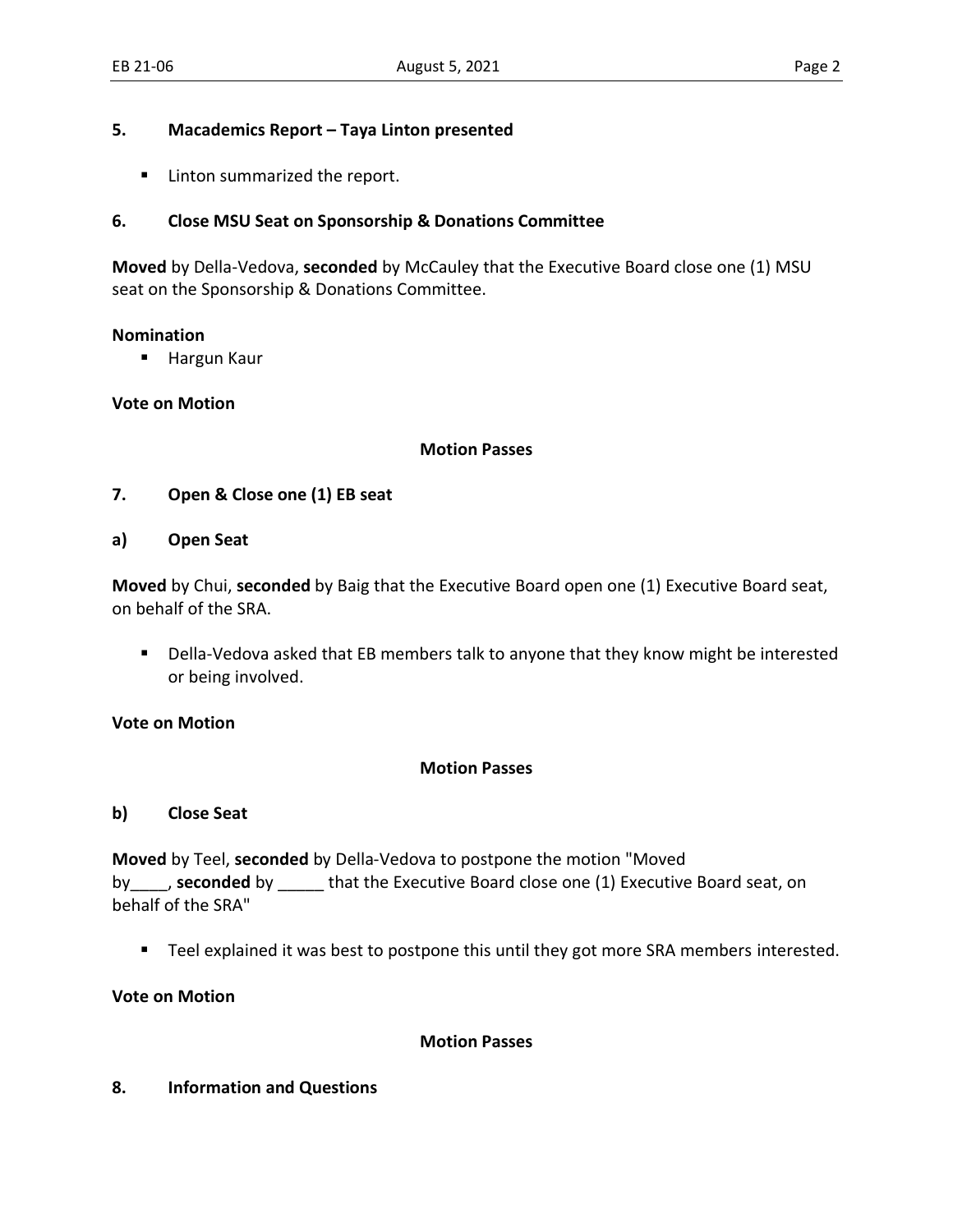- Scott asked if the Food and Beverage seat needed to re-open. She also asked that everyone to please send their class schedules ASAP so that they may schedule their fall term meetings.
- Della-Vedova responded saying that if anyone is interested in the Food and Beverage ad-hoc committee they could join. McGowan added that there will be a couple more meetings, and it would be nice to have another body if anyone was interested.
- Baig stated that they heard Welcome Week was back in person and if there was anything that they all need to be aware of changing. Della-Vedova stated that there will be two days of in-person activities, consisting of Campus Events. Deverapalli added that the specific in-person events are faculty specific.
- Dhiloon asked if the EB seat would be elected like how it would be at an SRA meeting. Scott responded that it would be.
- Baig asked about if seats are opened on Standing Committees for those being elected in October. Scott responded that they wouldn't be opened specifically for those elected. If there were open seats from people dropping over the summer then those nominations could be pushed until the meeting after the by-elections occur.

# **9. Other Business**

# **a) Open seat on Food and Beverage Ad-Hoc Committee**

**Moved** by Della-Vedova, **seconded** by Baig to open one (1) EB seat on the Food and Beverage Ad-Hoc Committee.

**•** Della-Vedova stated that they were opening this in case anyone would like to join.

## **Vote on Motion**

## **Motion Passes**

## **10. Adjournment and Time of Next Meeting**

**Time of Next Meeting:** 

# **Friday, August 19, 2021 2:00pm Remote Meeting, Microsoft Teams**

**Moved** by Della-Vedova, **seconded** by Chui that the Executive Board meeting be adjourned.

# **Motion Passes**